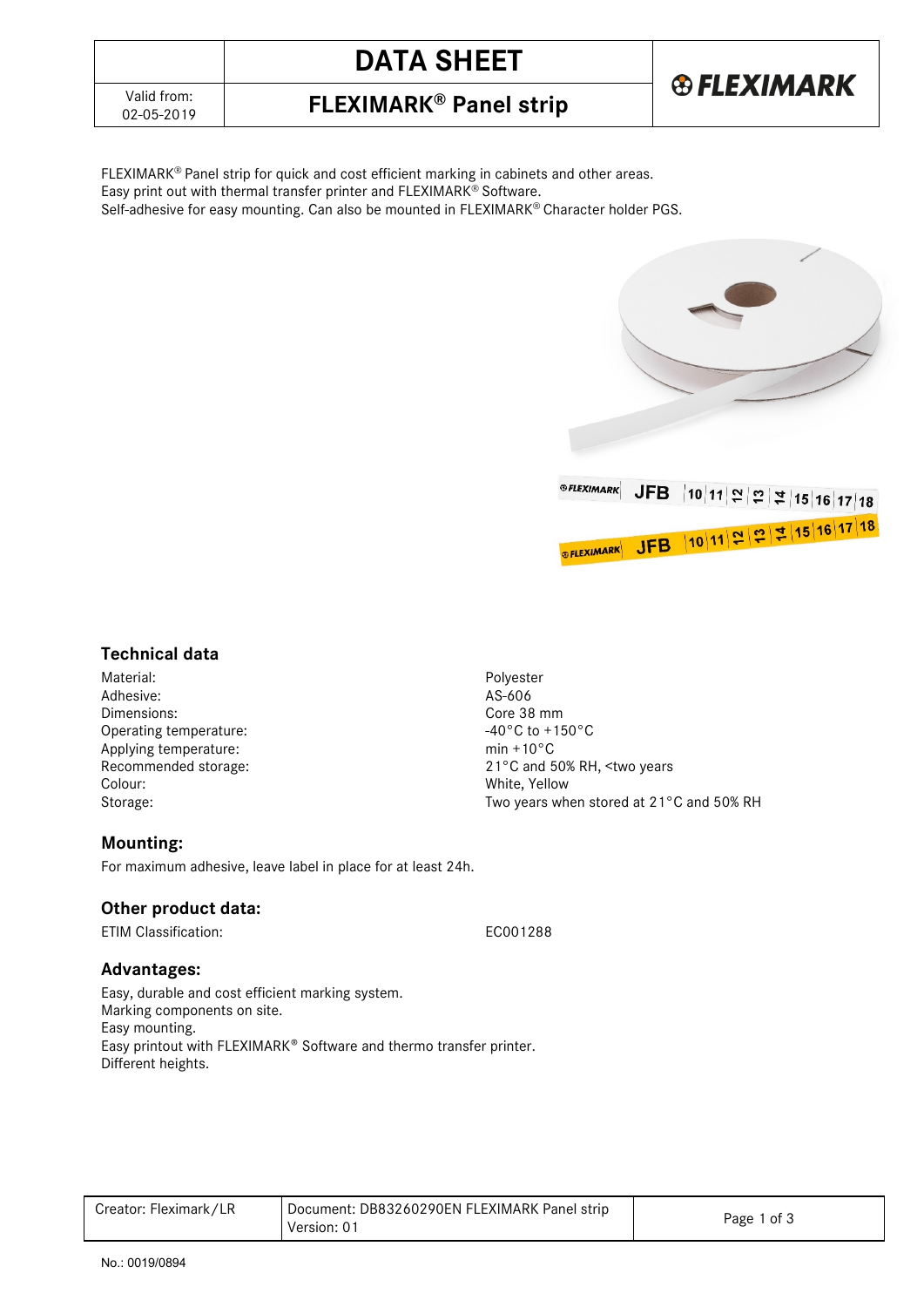### **Product data:**

| <b>LAPP</b><br>Part no. | <b>Article designation</b> | <b>Width strip</b><br>(mm) | Length<br>strip (m) | Colour | PU |
|-------------------------|----------------------------|----------------------------|---------------------|--------|----|
| 83260290                | Panel strip 9,5x50m YE     | 9,5                        | 50                  | Yellow |    |
| 83260291                | Panel strip 9,5x50m WH     | 9,5                        | 50                  | White  |    |
| 83260292                | Panel strip 14x50m YE      | 14                         | 50                  | Yellow |    |
| 83260293                | Panel strip 14x50m WH      | 14                         | 50                  | White  |    |
| 83260294                | Panel strip 19x50m YE      | 19                         | 50                  | Yellow |    |
| 83260295                | Panel strip 19x50m WH      | 19                         | 50                  | White  |    |

| <b>SYSTEM PERFORMANCE</b>              | VALUE                 |                                          | <b>TEST METHOD</b> |                                           |
|----------------------------------------|-----------------------|------------------------------------------|--------------------|-------------------------------------------|
| PHYSICAL PROPERTIES                    |                       |                                          |                    |                                           |
| <b>Thickness</b>                       | Film+MTC:             | 50                                       | $+/- 10%$          | <b>ASTM D 3652</b>                        |
| (microns)                              | Adhesive:             | 27                                       | $+/-3$             |                                           |
|                                        | Liner:                | 56                                       | $+/- 10%$          |                                           |
| Dimensional stability (%)              | No shrinkage observed |                                          |                    | On Al panel at 160°F (70°C)<br>for 24 hrs |
|                                        |                       |                                          |                    |                                           |
| <b>ADHESION PROPERTIES</b>             |                       |                                          |                    |                                           |
| <b>Adhesion from</b>                   | Average (N/m)         |                                          |                    |                                           |
| <b>Stainless steel</b>                 | 825                   |                                          |                    | FTM 1 (Modified for 72 hr<br>dwell time)  |
| Glass                                  | 1000                  |                                          |                    |                                           |
| Polypropylene                          | 700                   |                                          |                    |                                           |
| Automotive paint                       | 780                   |                                          |                    |                                           |
| <b>PBT</b>                             | 720                   |                                          |                    |                                           |
| <b>Expected shear</b>                  | 550                   |                                          |                    | FTM8                                      |
| (hours)                                |                       |                                          |                    |                                           |
| <b>Tack</b>                            | 720                   |                                          |                    | ASTM D 2979-71                            |
| (gm/sq cm)                             |                       |                                          |                    |                                           |
|                                        |                       |                                          |                    |                                           |
| <b>EXPECTED EXTERIOR LIFE</b>          |                       | Two years                                |                    |                                           |
| <b>SERVICE TEMPERATURE RANGE</b>       |                       | -40°C to 150°C                           |                    |                                           |
| <b>MINIMUM APPLICATION TEMPERATURE</b> |                       | $10^{\circ}$ C                           |                    |                                           |
| <b>STORAGE STABILITY</b>               |                       | Two years when stored at 21°C and 50% RH |                    |                                           |

| Document: DB83260290EN FLEXIMARK Panel strip<br>Creator: Fleximark/LR<br>Version: 01 | Page 2 of 3 |
|--------------------------------------------------------------------------------------|-------------|
|--------------------------------------------------------------------------------------|-------------|